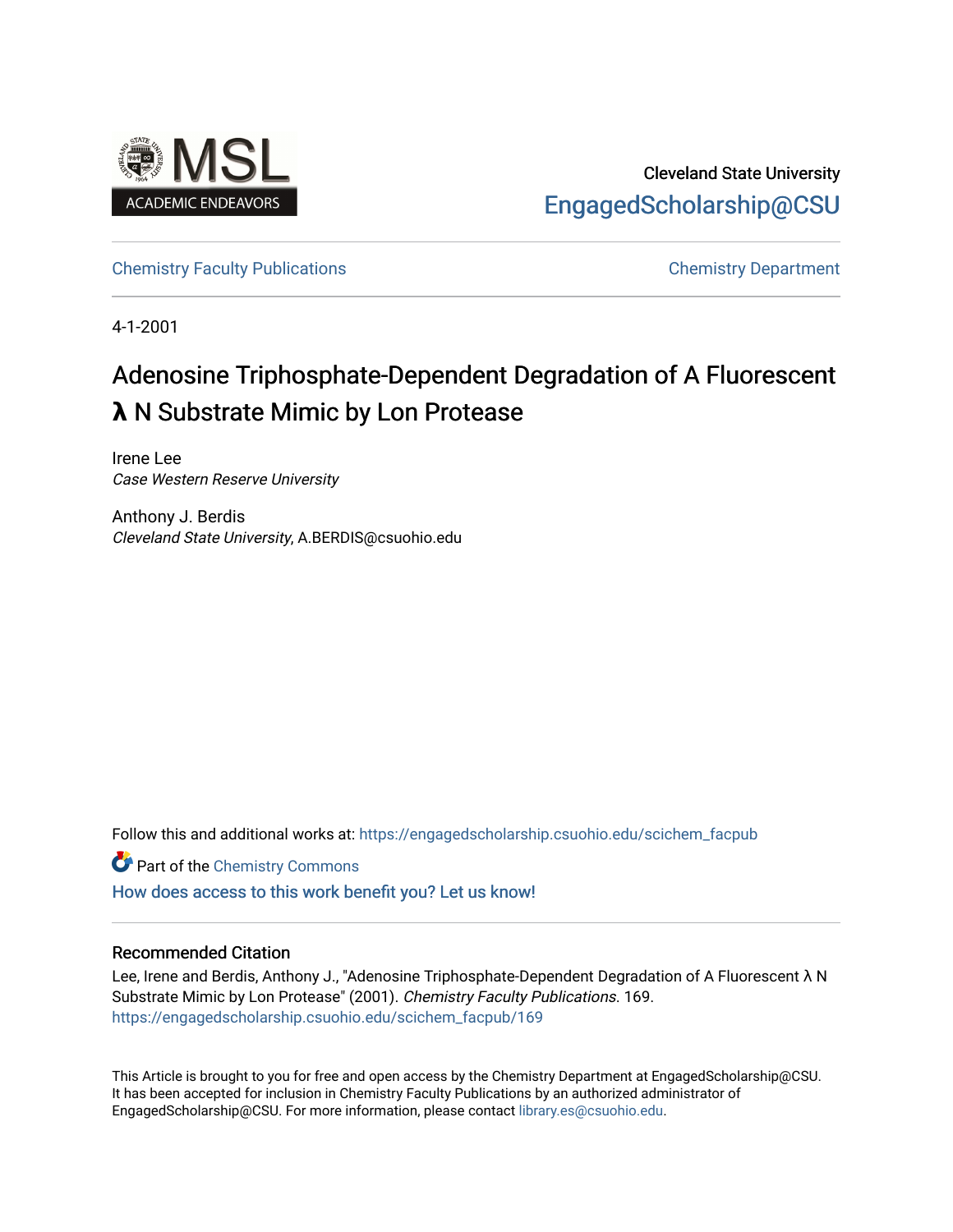## Adenosine Triphosphate-Dependent Degradation of a Fluorescent A N Substrate Mimic by Lon Protease

Irene Lee and Anthony J. Berdis

Lon is an ATP-dependent protease functioning independently of ubiquitin to degrade abnormal and transient cellular proteins (1-4). Lon eliminates abnormal polypeptides and unstable regulatory proteins in prokaryotes and eukaryotes. In yeast, Lon maintains the integrity of mitochondria and renders respiratory function in cells (5-7) that can be partially complemented

by the *Escherichia coli (E. coli) Jon* homolog (8). In human, Lon is expressed in the nucleus of all tissues and is localized in mitochondria (9, 10). In *Brucella abortus,* Lon functions as a stress protease that is required for wild-type virulence during the initial stage of infection in mouse (11).

Lon represents a unique class of protease as ATP (3, 12-15) and DNA (16) activate its peptidase activity. However, the molecular mechanism of how these effectors mediate protein degradation is unclear. Several studies have demonstrated that the hydrolysis of small synthetic peptides requires only ATP binding, whereas the degradation of proteins requires additional ATP hydrolysis (4, 12, 14, 17-20). While the nonhydrolyzable ATP analogs ATP<sub>-v</sub>S,<sup>2</sup> AMPPCP, and AMPPNP support the cleavage of certain tetrapeptide substrates of chymotrypsin as effectively as ATP, these analogs are inferior to ATP in activating casein degradation by Lon (2).

The peptide substrate determinant responsible for peptidase and ATPase stimulation of Lon is also unclear. Until now, only protein but not synthetic peptide substrates stimulate the ATPase activity of Lon. The ability of protein substrates to stimulate ATP hydrolysis was originally attributed to structural features of the protein substrate that are recognition elements for the peptidase site. In this case, ATP hydrolysis is nee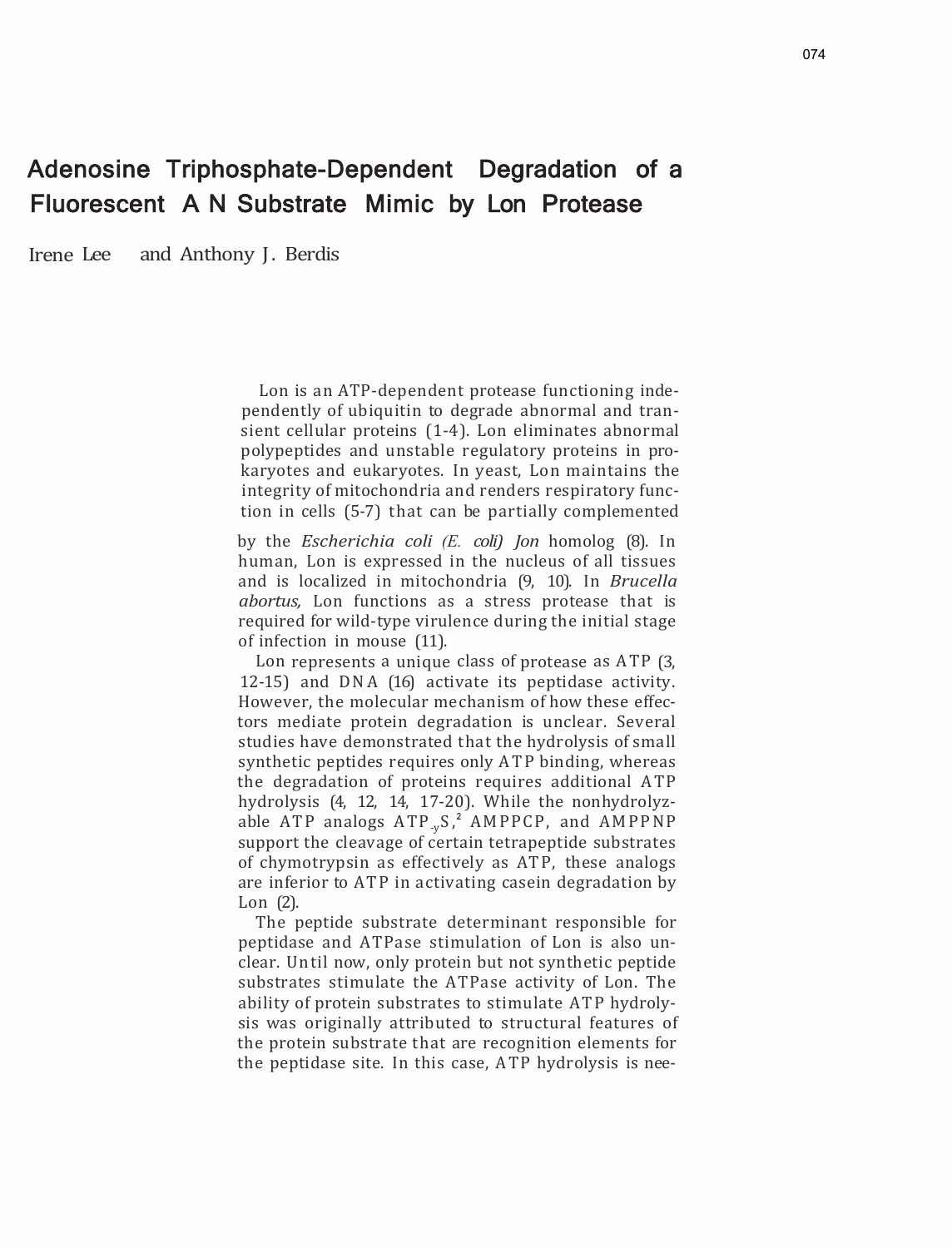essary to unfold protein and to present the scissile peptide bond for Lon-mediated cleavage (2–4). While this hypothesis explains the requirement of ATP hydrolysis in degrading structured proteins such as casein (12) and CcdA (21), it fails to reconcile the observed ATPase stimulation during  $\lambda$  N degradation (20). Since  $\lambda$  N does not adopt detectable secondary structure in the absence of RNA (22, 23), its degradation should require very little if any ATP-mediated substrate unfolding and presentation.

It has also been proposed that the protein substrateinduced ATPase activity is a regulatory component of the proteolytic activity of Lon (2, 3). Protein substrates may interact with a putative allosteric site in Lon that is independent of the proteolytic site to promote ADP product release and facilitate ATPase turnover. The location of the allosteric site as well as the recognition determinants on substrate responsible for allosteric site interaction have yet to be determined. However, since Lon can also function as a chaperone (5, 24), it is plausible that the "putative allosteric site" constitutes part of the chaperone activity of Lon such that interaction of the potential protein substrate with the allosteric site activates the protease activity of Lon.

A detailed mechanistic characterization on the coordination of ATP binding and hydrolysis with peptide hydrolysis by Lon cannot be readily accomplished because of the lack of a suitable peptide substrate that interacts with Lon in a manner similar to protein substrate. Since the synthetic peptide substrate Glt-Ala-Ala-Phe-MNA inhibits ATP hydrolysis by Lon (2, 19), it is impossible to utilize this substrate to examine the functional role of the protein-induced ATPase activity of Lon. Although protein substrates stimulate ATP hydrolysis by Lon, they are not convenient peptidase substrates because they contain multiple Lon cleavage sites of varying sequences. Thus, it will be very difficult to directly correlate the binding and hydrolysis of ATP with a specific peptide bond cleavage event. In this study, we used a synthetic peptide mimic of  $\lambda$  N protein to develop a continuous peptidase assay to probe the relationship between substrate/allosteric site interaction with Lon catalysis. We demonstrate that a small synthetic peptide (FRETN 89-98) lacking detectable secondary structure stimulated *E. coli* Lon ATPase activity. Like its protein counterpart, this peptide was cleaved by *E. coli* Lon at a specific site with high efficiency only in the presence but not in the absence of ATP. The design, synthesis, and the kinetic properties of peptide degradation and Lon ATPase stimulation of this synthetic peptide are presented.

#### **EXPERIMENTAL PROCEDURES**

*Materials.* Fmoc-protected amino acids, Boc-Abz, and Fmoc-protected Lys Wang resin were purchased from Advance Chemtech and NovaBiochem. HATU was purchased from PerSeptive Biosystem. All solvents and reagents used for peptide synthesis were purchased from Acros, Aldrich, and Fisher. ATP, AMP-PNP, AMPPCP, and  $ATP\gamma S$  were purchased from Sigma. Tris buffer, cell culture media, IPTG, and chromotography media were purchased from Fisher and Sigma. Electrospray ionization mass spectrometry (EIMS) of peptide substrate and Lon cleavage products was performed by the Cleveland Mass Spectrometry Facility (Cleveland State University) and amino acid analysis of *E. coli* Lon was performed by the Kerk Facility (Yale University). *E. coli* cells overexpressing *E. coli* Lon were kindly communicated by A. Goldberg (Harvard Medical School) and S. J. Benkovic (Pennsylvania State University). The human Lon overexpression vector was a gift from D. M. Markovitz (University of Michigan Medical Center) and C. Suzuki (New Jersey Medical School).

*Peptide synthesis.* Solid-phase peptide synthesis was conducted according to the procedure by Garner *et al.* (25) using an Advanced Chemtech Model 90 tabletop peptide synthesizer. Wang resin preloaded with Fmoc amino acid was swollen in DMSO for 12 h before the synthesis. The Fmoc-protecting group was deprotected with 2% DBU (v/v) in DMF. Fmoc-deprotected peptide resins were washed with DMF and NMP in between peptide coupling. Peptide products were cleaved from resin using reagent K (5% phenol/5% water/5% thioanisole/2.5% ethanediol/82.5% TFA) and then precipitated with cold diethyl ether. Crude peptide was purified by reverse-phase HPLC using a semipreparative C18 column (Vydac). The concentrations of pure peptide were initially determined by amino acid analysis from which the extinction coefficient of each peptide was determined by their respective absorbances at 280 nm according to the Beer–Lambert law. The extinction coefficients were then used to determine peptide concentrations used in this study.

*Circular dichroism of FRETN 89-98 and*  $\lambda$  *N 89-98.* The CD spectra of 50  $\mu$ M peptide substrates in 10 mM potassium phosphate buffer containing  $0.1 \text{ mM } \beta$ -mercaptoethanol were recorded at 25°C using a Jasco J-810 spectropolarimeter. CD spectra were the average of eight scans from 190 to 280 nm.

*Purification of E. coli Lon. E. coli* Lon was purified from an overexpression cell strain using a modified protocol of Goldberg *et al.* (2). The enzyme was purified in 48 h to ensure optimal activity of the enzyme. Cell lysate was purified by phosphocellulose P11 and DE52 cellulose chromatography. Protein fractions containing Lon were analyzed by 12% SDS–PAGE (26) and fractions of apparent homogeneity were pooled and concentrated by 70% ammonium sulfate precipitation. Pro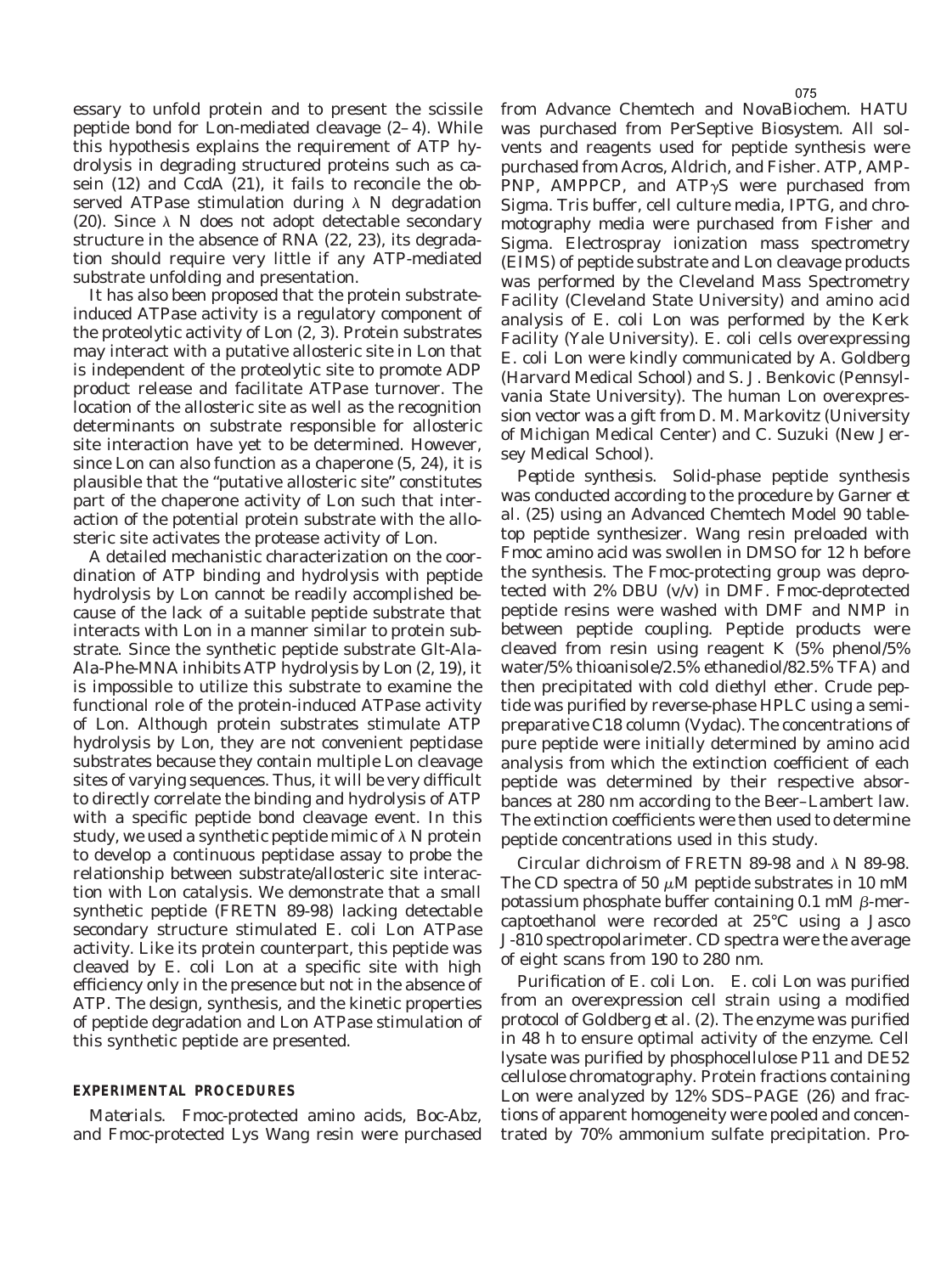tein concentrations were determined by amino acid analysis and Bradford assay (27).

*Purification of human Lon protease.* Cultures of *E. coli* BL21(DE3) hosting the plasmid proEx-1/hLON were induced with 4 mM IPTG for 1 h at 37°C. Recombinant Lon was purified by phosphocellulose chromatography followed by Ni/NTA resin (28). The resulting protease was quantitated by Bradford assay and analyzed by 10% SDS–PAGE and Western blot analysis.

*ATP-dependent peptidase assay. E. coli* Lon (200 nM) was incubated with 2  $\mu$ M of peptide substrate with and without 1 mM ATP and  $Mg(OAc)_2$  (magnesium acetate) in 25  $\mu$ L of 50 mM Tris–HCl, pH 8.1, 100 mM  $\beta$ -mercaptoethanol, at 37 $\degree$ C for 1 h. The reactions were quenched with 1  $\mu$ L of 10% SDS and then subjected to LC/MS analysis (Cleveland Mass Spectrometer Facility, CSU).

*Fluorescent assay of ATP-dependent cleavage of FRETN 89-98. E. coli* Lon (125 nM) was incubated with varying concentrations of FRETN 89-98 in 60  $\mu$ L of 50 mM Tris–HCl, pH 8.1 containing 1 mM ATP, 1 mM  $Mg(OAc)_{2}$ , and 1 mM DTT at 37°C. Increase in fluorescence due to peptide cleavage was monitored by excitation at 320 nm and detecting emission at 420 nm using a Fluorolog 3 fluorometer (Spex Inc.). Background hydrolysis was obtained by incubation of all reaction components except Lon. The amount of peptide hydrolysis was calibrated by determining the amount of fluorescence generated per micromolar peptide due to complete digestion by trypsin under the same reaction conditions. Under our assay conditions, fluorescent signals resulting from complete FRETN 89-98 digestion by trypsin are linear up to 160  $\mu$ M of peptide substrate. Initial rates of FRETN 89-98 cleavage by *E. coli* Lon were calculated from reaction time courses in which less than 5% of peptide substrate was cleaved. Steady-state kinetic parameters were determined from initial rates of peptide hydrolysis under varying substrate concentrations by fitting data using the computer programs KaleidaGraph (Synergy, Inc.) or Enzfitter (Biosoft, Inc.).

*ATPase of E. coli Lon.* ATP hydrolysis assays were carried out with 250 nM  $E.$  coli Lon, 1 mM  $Mg(OAc)<sub>2</sub>$ , 0.5 mM ATP, and 50 nM  $[\gamma^{32}P]$ ATP at 37°C. The ATPase activity of *E. coli* Lon was also measured in the presence of 20  $\mu$ M casein or 100  $\mu$ M peptide substrates under the same conditions. Time courses for each reaction were obtained by quenching and analyzing reaction aliquots as using thin-layer chromatography followed by PhosphorImaging as described by Berdis and Benkovic (29).

#### **RESULTS**

*Peptide design and synthesis.* The Fmoc solidphase peptide synthesis technique (30) was used to

**FIG. 1.** Peptide substrates of *E. coli* Lon protease. (A) The 10 amino-acid synthetic peptide FRETN 89-98 is designed as an *in vitro* substrate mimic of the  $\lambda$  N protein. This substrate consists of residues 89-98 of  $\lambda$  N, a fluorophore anthranilamide (Abz) lysine and a fluorescence quencher 3-nitrotyrosine. The *E. coli* Lon cleavage site is located at Cys93 and Ser94. The FRETN 89-98 cleavage reaction by *E. coli* Lon is monitored by increase in fluorescence caused by separation of Abz from 3-nitrotyrosine. (B) The Lon cleavage site of Glt-Ala-Ala-Phe-MNA is located at the carboxyl end of the tetrapeptide. Peptidase activity is monitored by an increase in fluorescence due to release of 2-methoxynaphthylamine (MNA).

generate a 10-amino-acid peptide FRETN 89-98 containing a fluorescent donor and a quencher (Fig. 1A). The sequence of FRETN 89-98 corresponds to residues 89–98 of  $\lambda$  N protein with a Lon cleavage site at Cys98 and Ser94 (20). Consequently the sulfhydryl moiety of this substrate can be derivatized by a variety of spectroscopic probes or crosslinkers to probe the peptide and Lon interaction. The peptide sequence of FRETN 89-98 is chosen because it contains a unique Cys at the Lon cleavage site. FRETN 89-98 differs from other Lon peptide substrates such as Glt-Ala-Ala-Phe-MNA (19) by its slightly larger size and by the location of the Lon cleavage site in the middle of the peptide sequence (Fig. 1A). FRETN 89-98 also differs from the  $\lambda$  N protein by a shorter chain length and the lack of multiple Lon cleavage sites. Due to internal quenching of anthranilaminde (Abz) lysine by 3-nitrotyrosine (31, 32), FRETN 89-98 is minimally fluorescent until cleavage by Lon that separates the donor from the quencher. Consequently, the peptidase activity of Lon can be continuously monitored by fluorometry at excitation wavelength 320 nm and emission wavelength 420 nm. Furthermore, the increase in substrate size in relationship to the tetrapeptide in use (Glt-Ala-Ala-Phe-MNA) is designed to concomitantly probe the correlation of



**FRETN 89-98** 

Α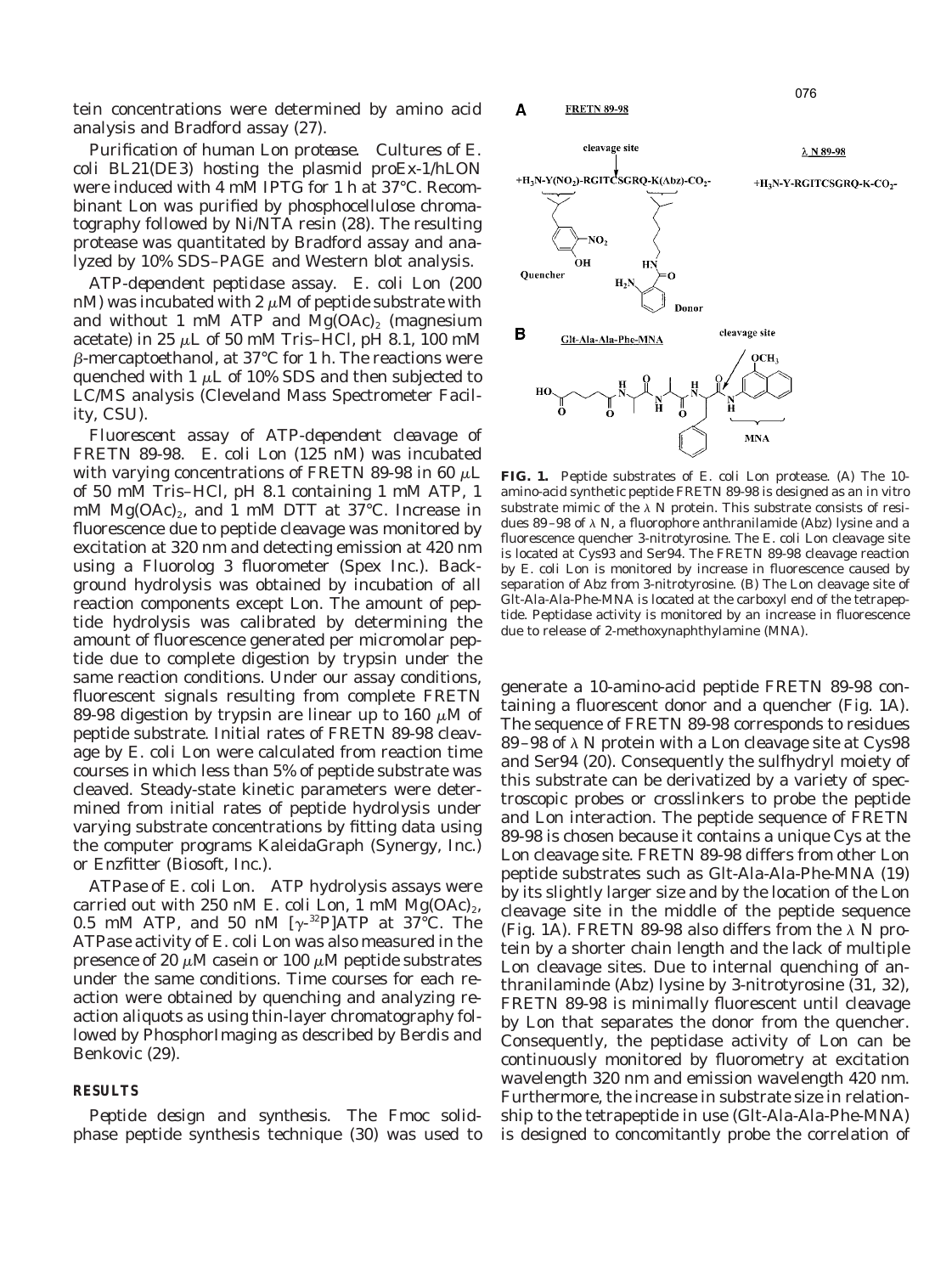peptide length with ATPase stimulation and efficiency of hydrolysis. Comparison of the ATPase stimulation by FRETN 89-98 with other unstructured substrates of varying length, such as  $\lambda$  N protein and Glt-Ala-Ala-Phe-MNA, allows for direct comparison on the efficacy of FRETN 89-98 as a substrate. Characterization of FRETN 89-98 degradation by *E. coli* Lon can be further compared directly with the degradation of  $\lambda$  N to assess the efficacy of FRETN 89-98 as a peptidase substrate as well as an ATPase stimulator.

FRETN 89-98 was synthesized using the protocol of Garner *et al.* (25) in which the quencher 3-nitrotyrosine and the fluorophore BocAbz were introduced into FRETN 89-98 via HATU coupling (30). Target peptide of at least 95% pure was readily purified by C18 reverse-phase HPLC using a linear gradient of 0.05% TFA/ $H_2O$  and 0.05% ACN/ $H_2O$ . The molecular weight of FRETN 89-98 was 1432 as determined by ESIMS analysis (33) and agreed well with the predicted molecular weight of 1432.57. The nonfluorogenic peptide  $\lambda$  N 89-98 (Fig. 1A) which differs from FRETN 89-98 by replacement of the  $3-(NO<sub>2</sub>)$ Tyr (fluorescence quencher) with Tyr and Abz-Lys (fluorophore) with Lys was also synthesized and used as a control to assess the contribution of ATPase stimulation caused by the quencher and the fluorophore. The respective absorption extinction coefficients for FRETN 89-98 and  $\lambda$  N 89-98 at 280 nm were 5650 and 1321  $M^{-1}$  cm<sup>-1</sup> as determined by amino acid analysis along with spectrophotometer using the Beer–Lambert law (27). Circular dichroism analysis (Fig. 2) of FRETN 89-98 and  $\lambda$  N 89-98 indicated that both synthetic peptides did not adopt defined secondary structure (34), consistent with the reported lack of secondary structure of  $\lambda$  N protein (23).

*Nucleotide-dependent degradation of FRETN 89-98 by E. coli Lon.* Prior to spectroscopic analysis of FRETN 89-98 degradation, we determined the cleavage specificity of FRETN 89-98 by *E. coli* Lon in the presence of 1 mM ATP using LC/ESIMS analysis (Fig. 3). Reaction mixtures containing *E. coli* Lon and FRETN 89-98 in the presence and absence of ATP were resolved by reverse-phase HPLC from which the molecular mass of each peak was determined by ESIMS (Table 1). As seen in Fig. 3, FRETN 89-98 was specifically cleaved by *E. coli* Lon at Cys93 and Ser94 in the presence of ATP. An internal reference,  $Y(NO<sub>2</sub>)RGITC$ , was included to demonstrate that this peptide remained intact during FRETN 89-98 degradation, thereby demonstrating the specificity of FRETN 89-98. Based upon the aforementioned data, we conclude that the ATP-dependent cleavage of FRETN 89-98 by *E. coli* Lon was highly specific since cleavage was only observed between Cys93 and Ser94 and was dependent upon the presence of ATP.



**FIG. 2.** Circular dichroism of FRETN 89-98 and  $\lambda$  N 89-98. The spectra of 50  $\mu$ M of peptide samples were recorded in 10 mM potassium phosphate, pH 7, with 0.1 mM  $\beta$ -mercaptoethanol at 25°C as described under Experimental Procedures. Both  $\lambda$  N 89-98 (A) and FRETN 89-98 (B) display random coil structure as judged by the lack of  $\alpha$  helix (two negative absorptions near 222 and 208 nm) and  $\beta$  (a negative absorption near 217 nm) signals in the spectra. Analysis of the two spectra by the Jasco secondary structure estimation software (Jasco) also indicates random structures in both peptides. The raw data were overlaid with the noise-reduced data (smooth lines) processed by the noise-reduction program supplied by Jasco. The molar ellipticity values on the *y* axis are calculated from the raw data using the equation  $[\theta] = [\theta]_{obs}$  (mrw)/10 lc (Ref. 25), where  $[\theta]_{obs}$  is the measured ellipticity in degrees, mrw is the molecular weight of the peptide divided by the number of amino acid residues, *c* is the peptide concentration in grams/milliliter, and *l* is the optical pathlength of the cell in centimeters.

The presence of the FRET pair 3-nitrotyrosine and Abz-lysine allowed for the cleavage of FRETN 89-98 to be monitored by fluorescence spectroscopy. The usable range of FRETN 89-98 as a peptidase substrate was assessed by determining the change in fluorescence resulting from varying concentrations of FRETN 89-98 cleavage by trypsin. A linear increase in fluorescence change is observed for up to 160  $\mu$ M of FRETN 89-98 degradation (Fig. 4). At high peptide concentrations, the increase in fluorescence due to FRETN 89-98 cleavage is reduced due to inner filter effect (35) resulting from high concentration of nitrotyrosine present in the reactions. This inner filter effect is corrected for by determining the percentage of reduction in fluorescence at the indicated peptide concentrations. The corrected rate of peptide cleavage is obtained by dividing the observed fluorescence by the percentage of fluorescence reduction at the corresponding substrate concentration. Trypsin cleaves peptide substrate containing basic residues. Since FRETN 89-98 contains two arginine residues that are cleavage sites of trypsin, the fluorescent signals resulting from complete separation of the quencher and acceptor at a specific FRETN 89-98 concentration can be deduced by digesting the peptide with trypsin. Extensive digestion of FRETN 89-98 with *E. coli* Lon for 1 h at 37°C also generates the same end point result as trypsin (data not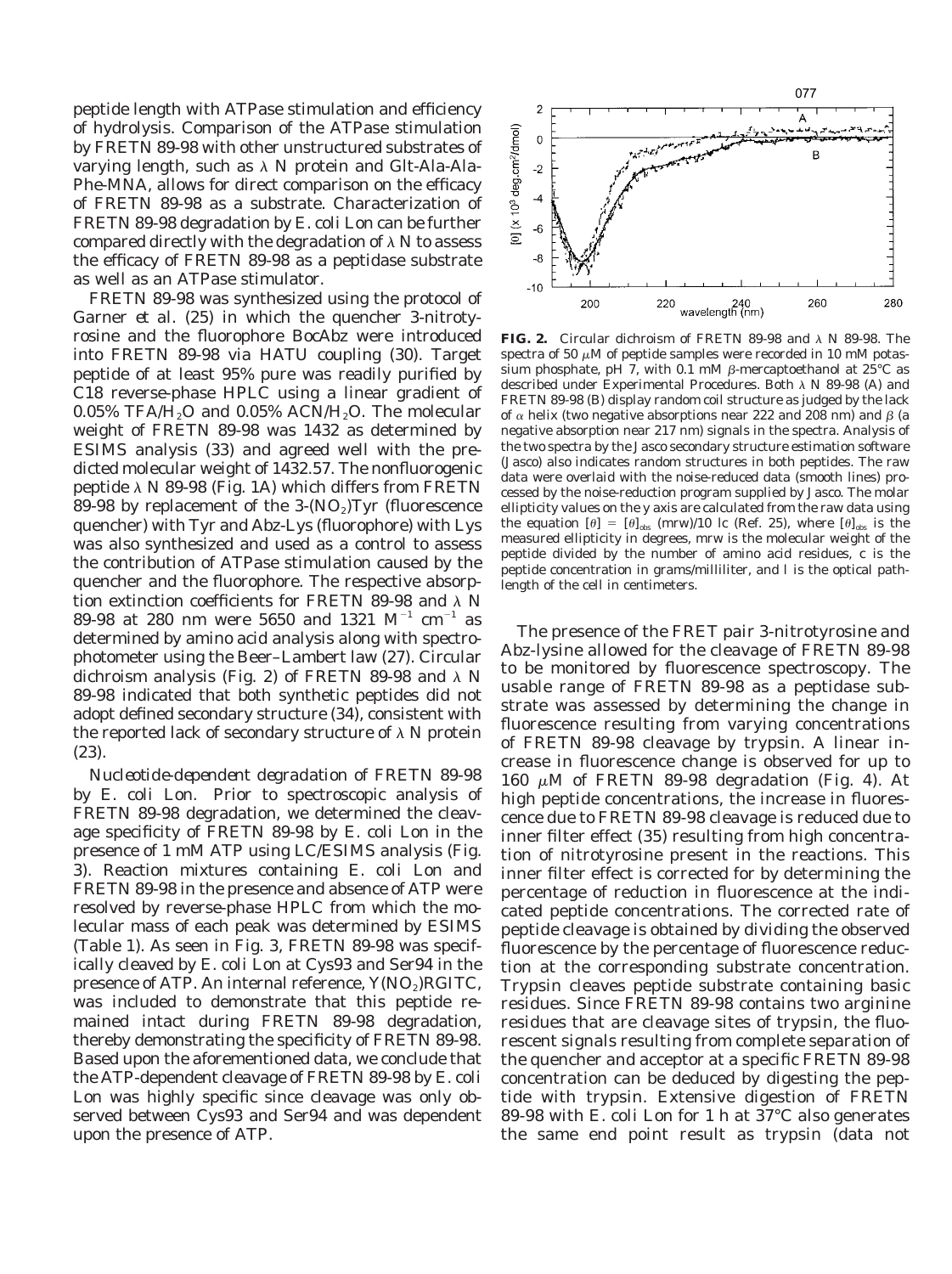

**FIG. 3.** Site-specific cleavage of FRETN 89-98 by *E. coli* Lon. (A) 2 <sup>m</sup>M NFRET 89-98 (peak I) was incubated with 200 nM *E. coli* Lon in 25  $\mu$ L of 50 mM Tris–HCl, pH 8.1, 100 mM  $\beta$ -mercaptoethanol in the presence and absence of 1 mM Mg(OAC)<sub>2</sub> and ATP at 37°C for 1 h, quenched with 1  $\mu$ l of 10% SDS, and then stored at  $-20^{\circ}$ C until LC/ESIMS analysis. The molecular ion of the intact peptide detected was 1507.44 (peak I) while the molecular ions of the cleavage products were 833.69 (peak II) and 693.28 (peak III), respectively. Both peaks I and III were 76 mass units higher than the expected peptide fragment product (Table 1), suggesting that FRETN 89-98 was chemically modified during the analysis. (B) An internal peptide reference containing residues 3-nitrotyrosine and residues 89-93 of NFRET 89-98 (peak II) was included in the reaction. The presence of ATP leads to complete digestion of NFRET 89-98 as indicated by the absence of peak I in the right panel. The presence of peak II in both reactions indicated that *E. coli* Lon only cleaves NFRET 89-98 between Cys93 and Ser94 to generate peaks II and III. In the presence of 100 mM  $\beta$ -mercaptoethanol, the molecular ions of peaks I, II, and III were 1433.3, 757.7, and 693.35, respectively. Compared to A, the lack of peptide modification in the presence of highly reducing conditions (100 mM  $\beta$ -mercaptoethanol) indicates that the sulfhydryl moiety at Cys93 of FRETN 89-98 is susceptible to oxidation.

shown). Since complete digestion of FRETN 89-98 is readily accomplished within 1 min using trypsin, we chose to use trypsin degradation for routine calibration determination.

**TABLE 1** LC/ESIMS Analysis of FRETN 89-98 Degradation by *E. coli* Lon

| Peak | Molecular ion<br>$(M + H)/z$ , $z = 1$ | Corresponding peptide sequence       |
|------|----------------------------------------|--------------------------------------|
|      | 1432.1                                 | $H_3N-Y(NO_2)RGITCSGRQK(Abz)-CO_2^-$ |
| Н    | 757.266                                | $H_3N-Y(NO_2)RGITC-CO_2^-$           |
| Ш    | 694.289                                | $H_3N-SGRQK(Abz)-CO_2^-$             |
| ΙV   | 644.912                                | Unidentified                         |
|      |                                        |                                      |

*Note.* FRETN 89-98 (2  $\mu$ M) was digested by 200 nM *E. coli* Lon in the presence of 1 mM ATP. Reaction mixture was quenched by 0.5% SDS (final concentration) and then analysis by liquid chromatography/electrospray ionization mass spectrometry (LC/ESIMS). The LC-resolved molecular ions of the Lon cleavage products and intact FRETN 89-98 were determined by electrospray ionization mass spectrometry.



**FIG. 4.** Calibration curve of FRETN 89-98 digestion by trypsin. Each concentration of FRETN 89-98 was digested with 1.2  $\mu$ M trypsin at 37°C until no increase in fluorescence at 420 nm was detected. The net changes in fluorescence due to complete trypsin digestion are plotted against the respective substrate concentrations to establish a linear calibration curve for FRETN 89-98 degradation by *E. coli* Lon. The inner filter effects at the nonlinear range of the fluorescence intensities at 250 and 300  $\mu$ M peptide are corrected by determining the percentage decrease in fluorescence intensities at the respective peptide concentrations.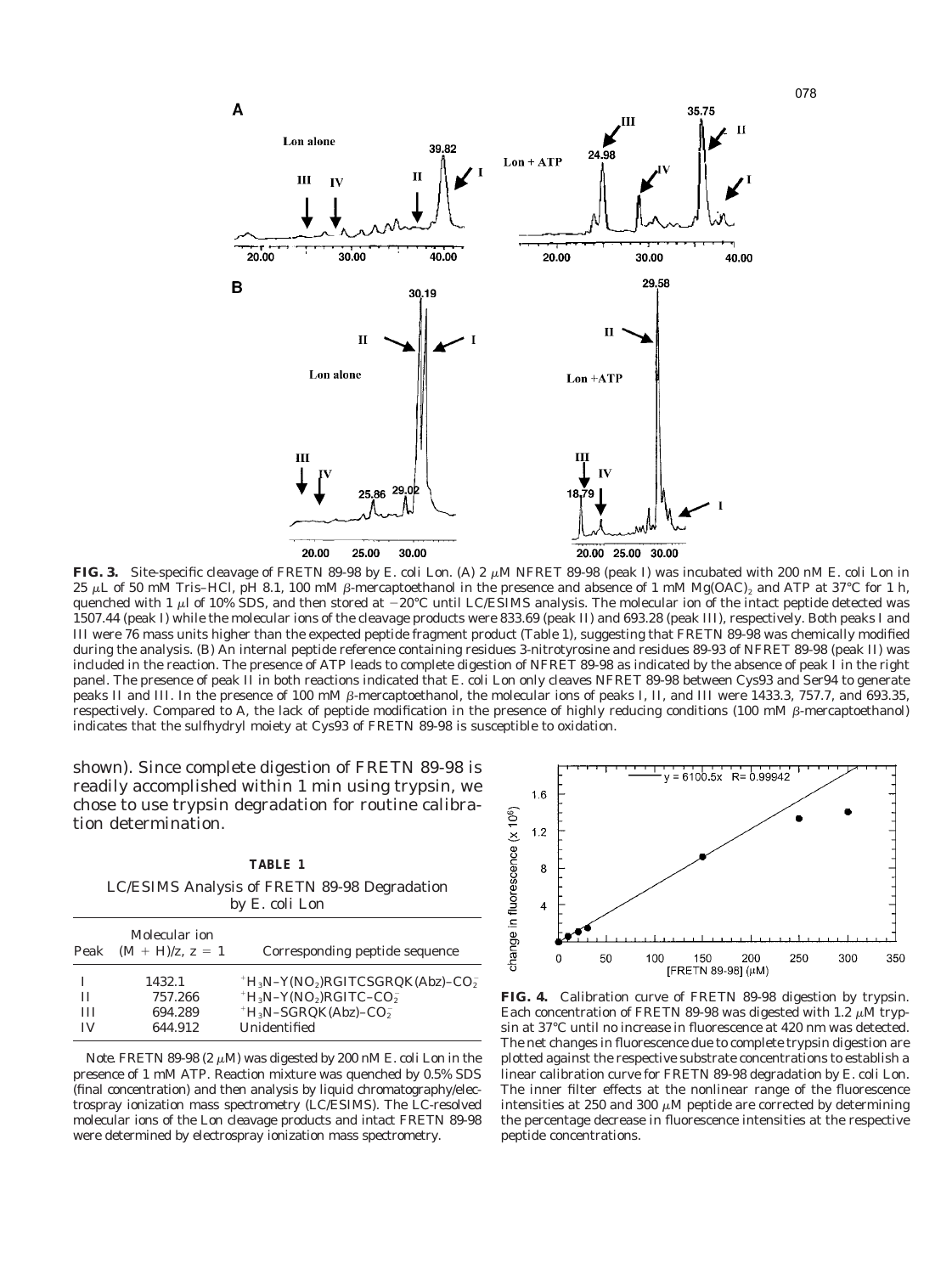

**FIG. 5.** (A) Spectrofluorometric detection of NFRET 89-98 cleavage by *E. coli* Lon. FRETN 89-98 (60  $\mu$ M) was incubated with 250 nM of *E. coli* Lon in the presence (A) and absence (B) of 1 mM ATP as described under Experimental Procedures. Undigested FRETN 89-98 possess intrinsic fluorescence due to incomplete internal quenching of Abz by  $(NO<sub>2</sub>)$ Tyr. Fluorescence changes (excitation at 320 nm and emission at 420 nm) are only detected in the reaction with Lon and ATP. The ATP-dependent fluorescence time course is nonlinear. The initial rate of peptide hydrolysis is calculated from the first phase of the reaction. (B) Nucleotide-dependent cleavage of FRETN 89-98 by *E. coli* Lon. FRETN 89-98 (86  $\mu$ M) was digested with 125 nM *E. coli* Lon at 37°C in the presence of ATP or nonhydrolyzable ATP analogs. Comparing the time courses of fluorescence change due to FRETN 89-98 digestion by *E. coli* Lon in the presence of (A) 0.5 mM ATP, (B) 0.5 mM AMPPNP, (C) ATP $\gamma$ S, and (D) AMPPCP indicates that peptide degradation is only supported by ATP and AMPPNP and ATP is eight times more efficient than AMPPNP in mediating FRETN 89-98 cleavage.

Figure 5A shows the time course of 60  $\mu$ M FRETN 89-98 degradation by 250 nM *E. coli* Lon in which an increase in fluorescence over time was observed only in the presence but not the absence of 1 mM ATP. The time course of FRETN 89-98 degradation exhibited nonlinear behavior. The first phase corresponds to the initial rate of peptide hydrolysis, whereas the second phase might be attributed to inhibition of peptidase activity caused by the accumulation of ADP product (see ATPase assay below) as well as peptide substrate depletion. Using the FRET peptidase assay, we were able to further demonstrate that ATP was the preferred nucleotide in FRETN 89-98 cleavage by *E. coli* Lon (Fig. 5B). Comparing the relative fluorescence intensities as a function of time in the presence of 0.5 mM ATP or 0.5 mM nonhydrolyzable ATP analogs indicated that only ATP and AMPPNP support FRETN 89-98 degradation. Furthermore, ATP is eight times more effective than AMPPNP in mediating FRETN 89-98 cleavage. This result is consistent with the reported observation that AMPPNP is less efficient than ATP in supporting  $\lambda$  N protein degradation (20). 079

*Kinetic characterization of FRETN 89-98 degradation.* The degradation of FRETN 89-98 by *E. coli* Lon in the presence of 0.5 mM ATP exhibited sigmodial kinetics (Fig. 6). The kinetic parameter  $[S]_{0.5}$  corresponds to the concentration of peptide substrate required to achieve 50%  $V_{\text{max}}$  and is used as a  $K_{\text{m}}$  equivalent for comparison with other Lon substrates. Although FRETN 89-98 is a synthetic peptide containing only one Lon cleavage site, it exhibits a specificity constant  $(k_{\text{cat}}/[S]_{0.5})$  comparable to those of the protein substrates (Table 2). The data presented in Fig. 6A were performed in triplicate from which the average values were fitted to the Hill equation  $(36)$   *=*  $V_{\text{max}}[S]^n/K' + [S]^n$ , where *v* is the observed rate of



**FIG. 6.** (A) Steady-state kinetics of FRETN 89-98 degradation by *E. coli* Lon. *E. coli* Lon (125 nM) was incubated with varying concentrations of FRETN 89-98. The initial rates of peptide hydrolysis were deduced by dividing the rate of fluorescence changes by the change in fluorescence per  $\mu$ M FRETN 89-98 degradation (see Fig. 4). The velocity curve of FRETN 89-98 degradation exhibits sigmodial kinetics, indicating that the rate of peptide cleavage is faster at high substrate concentrations. (B) Double reciprocal plot of FRETN 89-98 degradation by *E. coli* Lon. The data presented in A are averaged to generate the double reciprocal plot. The observed concave plot is consistent with sigmodial enzyme kinetics in FRETN 89-98 degradation.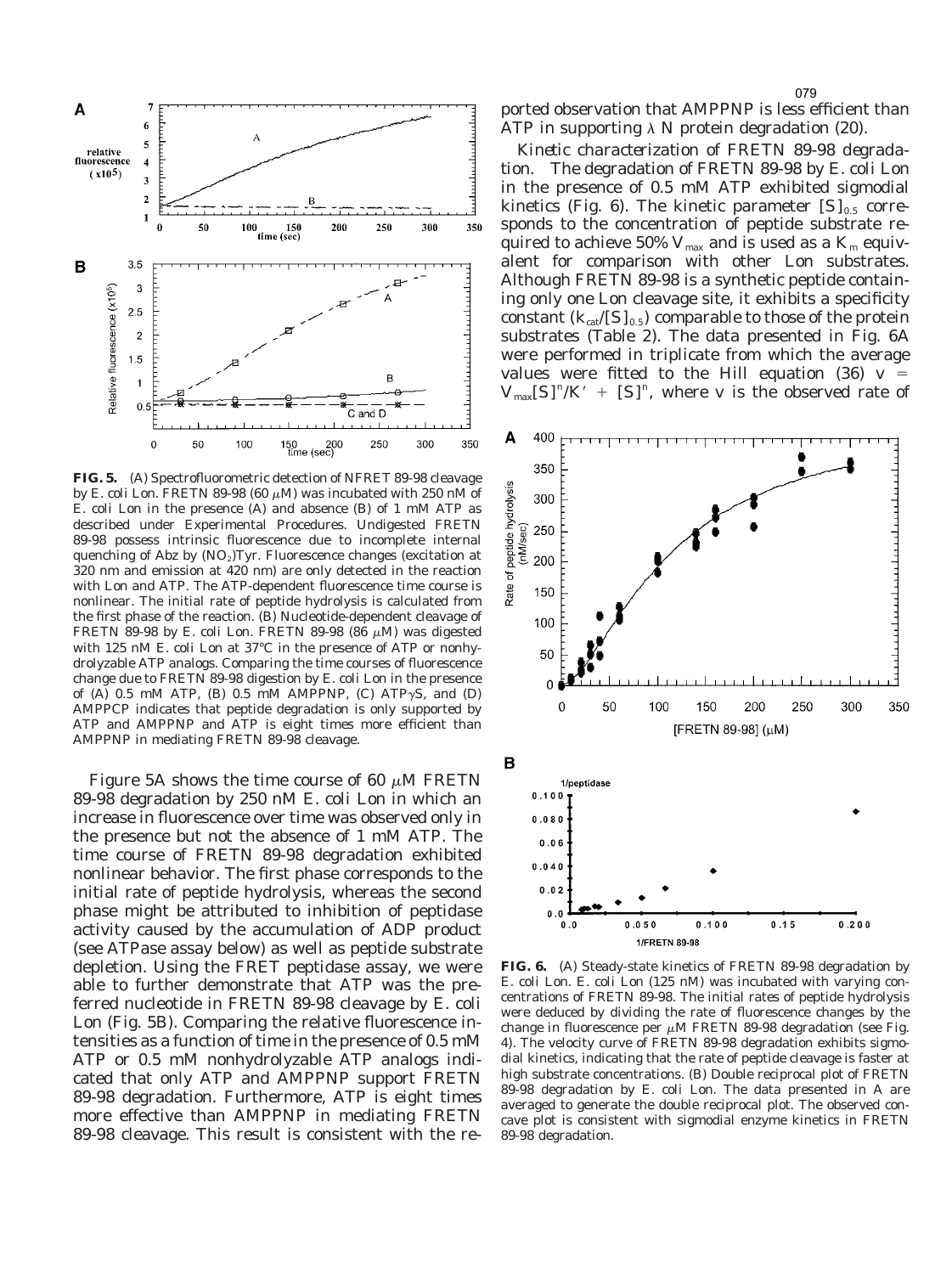**TABLE 2** Steady-State Kinetic Parameters of *E. coli* Lon Substrate Degradation

| Substrate                           | $k_{\text{cat}}(\text{s}^{-1})$ | $K_{\rm m}$ ( $\mu$ M) | $K_{\text{cat}}/K_{\text{m}}$<br>$(\times 10^4 \text{ M}^{-1} \text{ s}^{-1})$ |
|-------------------------------------|---------------------------------|------------------------|--------------------------------------------------------------------------------|
| N protein <sup><math>a</math></sup> |                                 | 13                     | 7.7                                                                            |
| <b>FRETN 89-98</b> <sup>b</sup>     | $3.2 \pm 0.3$                   | $106 \pm 21$           | 3 <sup>d</sup>                                                                 |
| $\text{Casein}^a$                   | 0.03                            | 2.5                    | 1.3                                                                            |
| Glt-Ala-Ala-Phe-MNA $^c$            | 0.011                           | $400 - 500$            | 0.0027                                                                         |

*<sup>a</sup>* The kinetic constants were obtained from Ref. (20).

*<sup>b</sup>* The kinetic constants were reported as average values of three independent assays.

*<sup>c</sup>* The kinetic constants were obtained from Ref. (19).

 $d K_{\text{cat}}/[S]_{0.5}$  for FRETN 89-98 degradation.

peptide hydrolysis, [*S*] is the peptide concentration, *n* is the Hill coefficient, and  $K'$  is a constant comprising the allosteric enzyme subunit interaction factors and the intrinsic substrate dissociation constant. When  $v =$ 0.5  $V_{\text{max}}$ ,  $nlog[S]_{0.5}$  = log K'. According to the data shown in Fig. 6A, the Hill constant is 1.6, the apparent  $K_\mathrm{m}$  or [*S*]  $_{0.5}$  is 106  $\pm$  21  $\mu$ M, and the  $k_\mathrm{cat}$  is 3.2  $\pm$  0.3 s $^{-1}.$ Although the apparent  $[S]_{0.5}$  of FRETN 89-98 is 10 times higher than that of  $\lambda$  N, it is at least 4–5 times lower than that of Glt-Ala-Ala-Phe-MNA (Table 2). The double reciprocal of FRETN 89-98 degradation is shown in Fig. 6B. The concave plot is diagnostic of sigmoidal enzyme kinetics.

*Stimulation of E. coli Lon ATPase by FRETN 89-98.* The ability of FRETN 89-98 to stimulate ATP hydrolysis by *E. coli* Lon was assessed using a radioactive assay that detected  ${}^{32}P_1$  resulting from [ $\gamma$ - ${}^{32}P$ ]ATP hydrolysis. The hydrolyzed ATP products were separated by TLC from which the production of  ${}^{32}P_1$  over time was quantitated by PhosphorImaging. Figure 7 shows the time courses of ATP hydrolysis by *E. coli* Lon alone and in the presence of 20  $\mu$ M casein, 100  $\mu$ M FRETN 89-98, or 100  $\mu$ M  $\lambda$  N 89-98. *E. coli* Lon exhibited intrinsic ATPase activity that was stimulated by either peptide or protein substrates. All the time courses shown in Fig. 7 are nonlinear, presumably caused by accumulation of ADP product inhibiting ATP hydrolysis as well as by depletion of peptide or casein substrate (in time courses B, C, and D). Inclusion of an ADP-regenerating enzyme system (3 mM phospho*enol*pyruvate and 3 units/ml of pyruvate kinase) alleviated the ADP inhibition process and extended the linear range of ATP hydrolysis (data not shown). According to Fig. 7, both FRETN 89-98 and  $\lambda$  N 89-98 exhibit the same ATPase stimulation under identical reaction conditions. This result excludes the possibility that the FRET moieties stimulate Lon ATPase. In the presence of 100  $\mu$ M peptide substrates, the ATPase activity of *E. coli* Lon was elevated by 2.5-fold. Casein, on the other hand,

stimulated ATP hydrolysis of Lon by 4.5-fold at 20  $\mu$ M. The latter observation is consistent with published data (19) and thus serves as a positive control in our experiment. Comparison of the time courses in Fig. 7 also shows that casein differs from peptide substrates by its relative resistance to ADP inhibition. This result is consistent with previous report on protein substrates stimulate ATP hydrolysis by promoting ADP release (12, 13). In this case, more ATP is hydrolyzed by *E. coli* Lon in the presence of casein because the protein substrate is more effective in promoting ADP release.

*ATP-dependent degradation of FRETN 89-98 by human Lon.* The FRETN 89-98 peptide is also a substrate of the truncated recombinant human Lon (10, 28). This recombinant enzyme has been demonstrated to bind to mitochondrial DNA at specific sites (28) and exhibit ATP-dependent casein degradation activity (10). As shown in Fig. 8A, FRETN 89-98 is also degraded by 83 nM human Lon in the presence but not in the absence of 0.5 mM ATP. Under this reaction condition, the rate of FRETN 89-98 cleavage is 2 nM/s. Direct comparison of the rates of FRETN 89-98 cleav-



**FIG. 7.** Stimulation of *E. coli* Lon ATPase by casein and peptide substrates. ATP hydrolysis assays were carried out with 250 nM *E. coli* Lon, 1 mM Mg(OAC)<sub>2</sub>, 0.5 mM ATP, and 50 nM  $[\gamma$ <sup>-32</sup>P]ATP at 37°C (A). The effects of casein (B), FRETN 89-98 (C), and  $\lambda$  N 89-98 (D) on *E. coli* Lon ATPase activity were assessed by monitoring the ATPase time courses of *E. coli* Lon in the presence of each protein or peptide substrates. Reaction aliquots were quenched at the indicated times from which the hydrolyzed products were analyzed by thinlayer chromatography. The time courses of ATP hydrolysis were quantitated by the increase in 32P liberation over time. All four ATPase reactions display complex time courses. The initial phases of the time courses are linear. The slow phases of the time course are partially contributed by ADP product inhibition since removal of ADP by inclusion of phospho*enol*pyruvate kinase and phospho*enol*pyruvate in the reaction extends the linearity of the first phases of the reactions (data not shown). In time courses B, C, and D, the nonlinear time courses are also contributed by peptide or protein substrate depletion as the reaction progress. The initial rates of ATPase stimulation by casein, FRETN 89-98, and  $\lambda$  N 89-98 are identical. Compared to the casein and peptide induced ATPase activity, the intrinsic *E. coli* Lon ATPase activity is two- to fourfold lower after 300 s of reaction.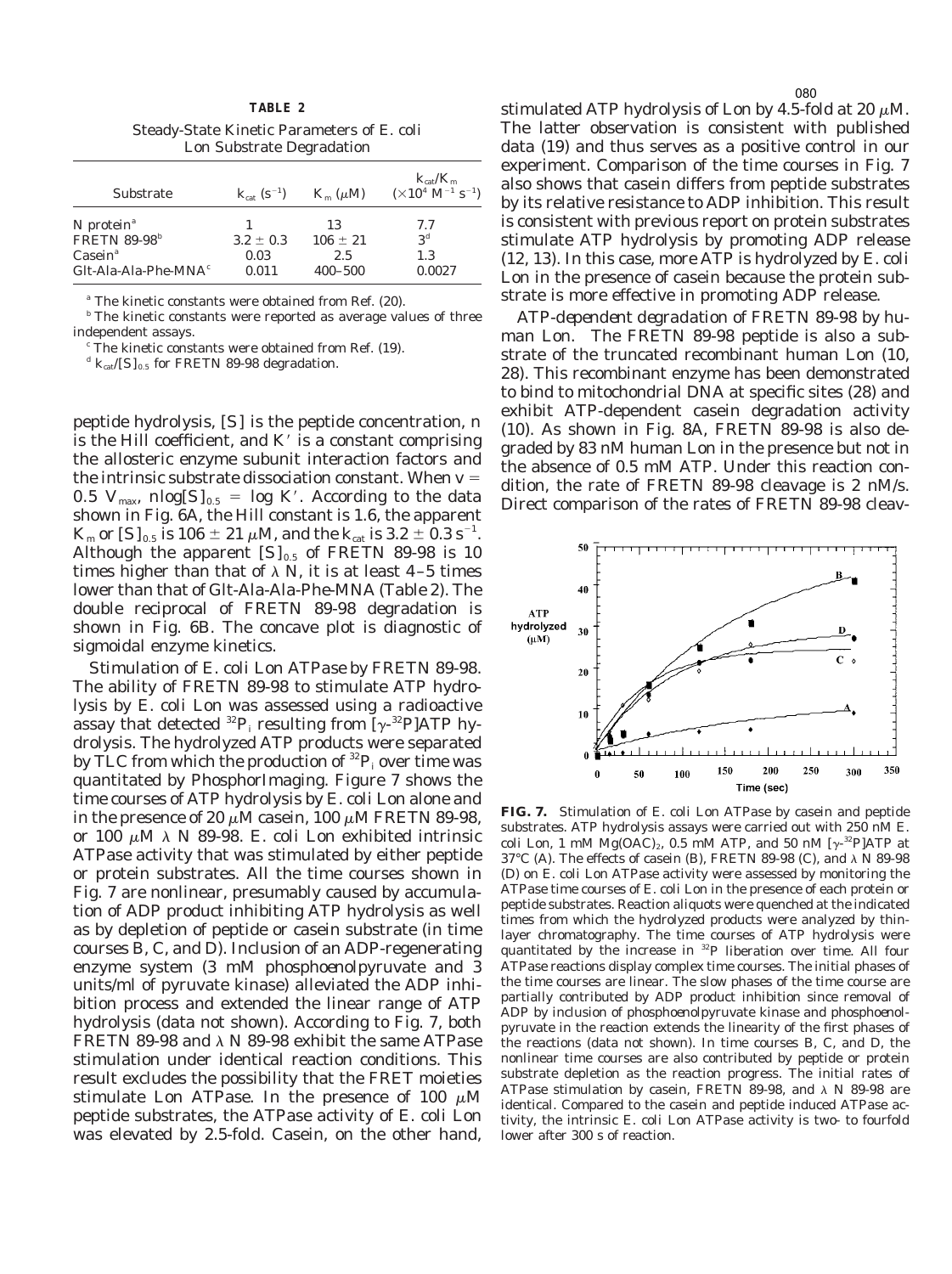

**FIG. 8.** (A) ATP-dependent degradation of FRETN 89-98 by recombinant human Lon. FRETN 89-98 (86  $\mu$ M) was digested with 83 nM recombinant human Lon at 37°C using the reaction conditions for *E. coli* Lon. An increase in fluorescence is detected only in the presence of 0.5 mM ATP, indicating that the degradation of FRETN 89-98 by human Lon exhibits ATP-dependency. (B) Comparison of the rate of FRETN 89-98 cleavage by *E. coli* and truncated human Lon. FRETN 89-98 (160  $\mu$ M) was digested with 125 nM human Lon (A) or 125 nM *E. coli* Lon (B) in the presence of 0.5 mM ATP at pH 8.1 at 37°C. The data presented in A are an average of two assays with less than 10% experimental variation. The data presented in B are an average of three assays with less than 16% experimental variation. The rate of FRETN 89-98 cleavage was monitored as described under Experimental Procedures using *E. coli* Lon enzyme. The rate of FRETN 89-98 cleavage by human Lon is 25-fold slower than that by *E. coli* Lon.

age by the human and *E. coli* lon homologs indicates that FRETN 89-98 is a better substrate for the bacterial enzyme because under identical reaction conditions the rate of FRETN 89-98 cleavage is  $11 \pm 0.7$ nM/s by human Lon and  $265.3 \pm 19.2$  nM/s by *E. coli* Lon (Fig. 8B).

#### **DISCUSSION**

*E. coli* Lon exhibits varying degrees of energy requirement towards hydrolysis of different protein and peptide substrates. The degradation of protein substrates stimulates ATP hydrolysis while the degradation of small peptides such as Glt-Ala-Ala-Phe-MNA inhibits ATP hydrolysis (19). It is impossible to unambiguously define the reason for the difference in nucleotide requirement in peptide degradation because the  $\lambda$ 

N protein and Glt-Ala-Ala-Phe-MNA differ by size, amino acid sequence, and the location of Lon cleavage sites. One or a combination of these attributes may contribute to the observed difference exhibited by the two Lon substrates. To examine this issue, we synthesized FRETN 89-98 based upon the degradation profile of  $\lambda$  N protein (20) and examined the specificity of Lon-mediated cleavage as well as its effect on ATP hydrolysis by *E. coli* Lon. This peptide contains a single Lon cleavage site, it is substantially larger than the traditionally used tetrapeptide substrates, and thus it can be used to initially address the effect of peptide length toward ATPase stimulation. Nevertheless, Glt-Ala-Ala-Phe-MNA also differs from FRETN 89-98 by its peptide sequence and the Lon cleavage site sequence (Fig. 1). Therefore we cannot rule out the possibility that the observed difference in ATPase stimulation and peptide degradation between FRETN 89-98 and Glt-Ala-Ala-Phe-MNA degradation is attributed to peptide sequence rather than peptide length. Examination of the changes in Lon activities using truncated FRETN 89-98 peptide substrates will be required to further address this issue.

By incorporating a long-range fluorescence resonance energy transfer pair, Abz and  $Y(NO<sub>2</sub>)$ , into a peptide substrate, the ATP-dependent cleavage of FRETN 89-98 by Lon can be continuously monitored. Since other peptidase assays of Lon are discontinuous (2), the FRETN 89-98 peptide provides a convenient alternative toward characterizing Lon activity. The quenching mechanism of Abz by  $Y(NO<sub>2</sub>)$  has been demonstrated to involve a long-range resonance energy transfer type in which the quenching efficiency varies linearly with the distance separating the quencher  $Y(NO<sub>2</sub>)$  and the fluorophore (Abz) (31, 35). As demonstrated by Meldal and Breddam (31), complete fluorescence quenching is observed over distances of more than 20 Å that separate the donor and the quencher, and only 18% of the quenching efficiency is lost when the donor and acceptor are separated by 50 Å in a 16-amino-acid peptide. Therefore utilization of peptide substrates containing the  $Y(NO<sub>2</sub>)$  and Abz functionalities will allow for kinetic characterization of Lon degrading longer synthetic peptides.

Although FRETN 89-98 contains only part of the  $\lambda$  N protein sequence, it is cleaved effectively by *E. coli* Lon in the presence of ATP (Table 2). LC/ESIMS analysis (Fig. 3) indicates that *E. coli* Lon specifically cleaves FRETN 89-98 at Cys93 and Ser94, which is also the same cleavage site in the native  $\lambda$  N protein. Furthermore, one unique feature of FRETN 89-98 is its ability to stimulate ATP hydrolysis by *E. coli* Lon with concomitant degradation. Employing this technique, values of  $k_{\text{cat}}$ ,  $[S]_{0.5}$ , and  $k_{\text{cat}}/[S]_{0.5}$  were readily determined (Table 2). Our data indicate sigmoidal kinetics in FRETN 89-98 degradation by *E. coli* Lon using 0.5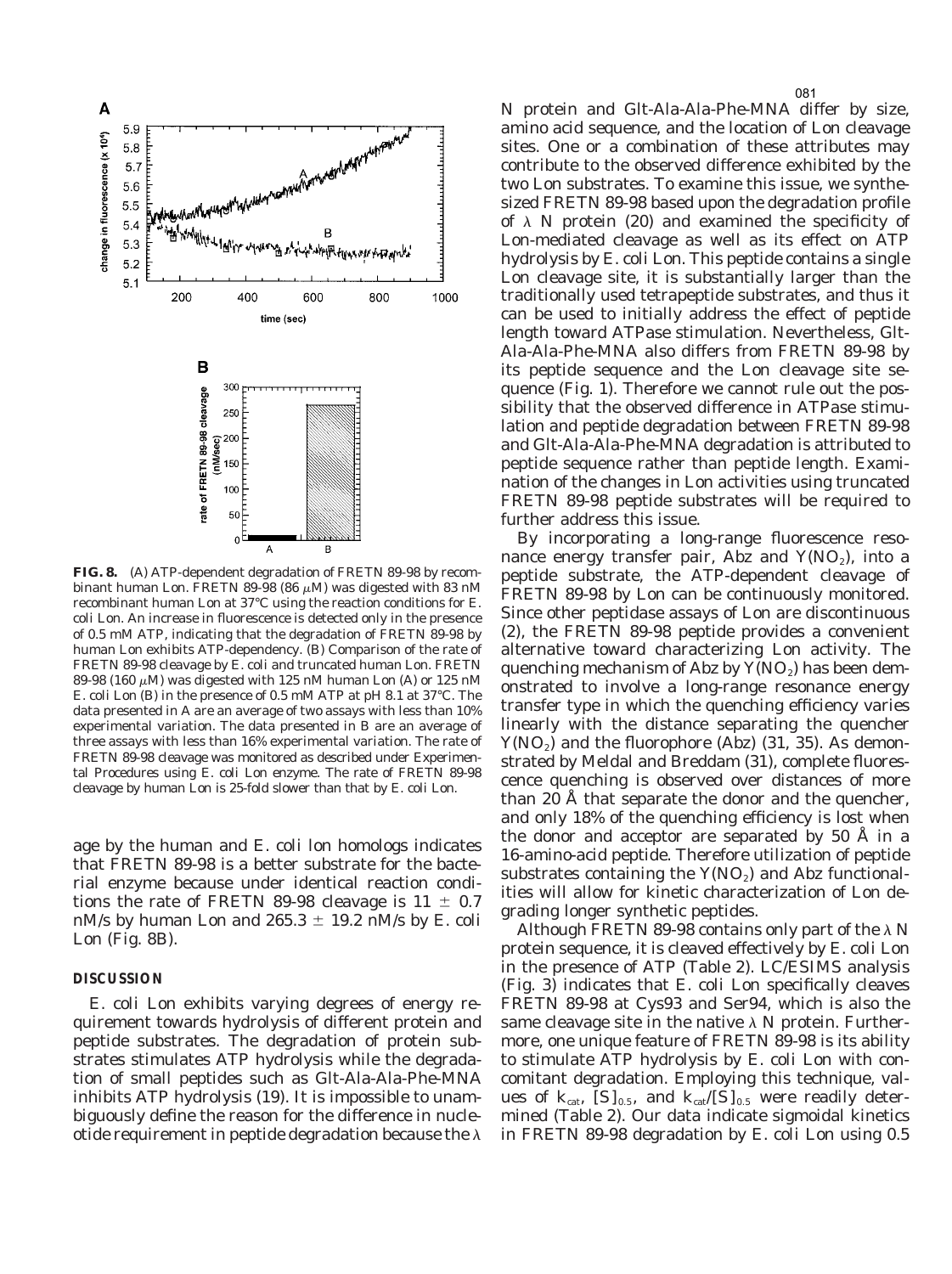mM ATP. This study reports the first sigmoidal behavior in peptide degradation by Lon. The appearance of sigmoidal kinetics in enzyme velocity curves suggests cooperativity of the substrate binding events that precede the catalytic steps at the active sites. However, it has been noted that a two-substrate enzyme that follows a random-ordered mechanism can display sigmoidal kinetics without true cooperativity (37, 38). Therefore FRETN 89-98 will be an important tool to further define the observed sigmoidal kinetic behavior of Lon.

The degradation of FRETN 89-98 by *E. coli* Lon is most effective using ATP as the cosubstrate. In fact, ATP analogs such as AMPPCP and  $ATP\gamma S$  which generally support peptide cleavage by Lon (2, 19) exert no stimulatory effect on FRETN 89-98 degradation. Furthermore, substrates capable of stimulating ATP hydrolysis in general display high specificity constants as peptidase substrates of Lon (Table 2). While the catalytic efficiency  $(k_{cat}/[S]_{0.5})$  of FRETN 89-98 degradation by *E. coli* Lon approximates that of protein substrates, it is 1000-fold higher than the tetrapeptide substrate Glt-Ala-Ala-Phe-MNA (Table 2). Since both FRETN 89-98 and protein substrates stimulate while Glt-Ala-Ala-Phe-MNA inhibits the ATPase activity of *E. coli* Lon, FRETN 89-98 will serve as a valuable substrate for probing the molecular mechanism of peptide-induced ATPase activity of Lon.

The ability of FRETN 89-98 to serve as a substrate of the truncated human Lon has also been assessed. Compared to *E. coli* Lon, the human enzyme is 25-fold slower in cleaving FRETN 89-98 under identical reaction condition (Fig. 8B). The reason for the observed difference in the rate of FRETN 89-98 cleavage cannot be deduced from this study. Further kinetic characterization of FRETN 89-98 degradation by human Lon, however, should provide interesting insight into the fundamental substrate discrimination mechanism among *lon* homologs.

In conclusion, we have demonstrated that ATP hydrolysis contributes to the efficiency of FRETN 89-98 peptide cleavage. The *E. coli* Lon cleavage profile of FRETN 89-98 is nearly identical to that of the native  $\lambda$ N protein, thereby validating the utilization of FRETN 89-98 as an *in vitro* substrate mimic to probe the mechanism of ATP-dependent proteolysis. Since human Lon also cleaves FRETN 89-98 in an ATP-dependent fashion, we propose that the FRET peptidase assay will be a very useful tool in kinetic characterization Lon catalysis.

#### **ACKNOWLEDGMENTS**

We thank Dr. P. Garner, S. Dey, and Y. Huang for assistance in peptide synthesis and utilization of instrumentation. We thank Dr. R. Marchant for utilization of spectrophotometer. We thank Kirsten McNamara and Carl Venezia for assistance in preparing recombinant human Lon.

#### **REFERENCES**

- 1. Gottesman, S., Gottesman, M. E., Shaw, J. E., and Pearson, M. L. (1981) Protein degradation by protease La from *Escherichia coli. J. Cell. Biochem.* **32.**
- 2. Goldberg, A. L., Moerschell, R. P., Chung, C. H., and Maurizi, M. R. (1994) ATP-dependent protease La (lon) from *Escherichia coli. Methods Enzymol.* **244,** 350–375.
- 3. Goldberg, A. L. (1992) The mechanism and functions of ATPdependent proteases in bacterial and animal cells. *Eur. J. Biochem.* **203,** 9–23.
- 4. Maurizi, M. R. (1992) Proteases and protein degradation in *Escherichia coli. Experientia* **48,** 178–201.
- 5. Rep, M., van Dijl, J. M., Suda, K., Schatz, G., Grivell, L. A., and Suzuki, C. K. (1996) Promotion of mitochondrial membrane complex assembly by a proteolytically inactive yeast Lon. *Science* **274,** 103–106. [Published erratum appears in *Science* (1997) Feb 7;**275**(5301), 741]
- 6. Suzuki, C. K., Suda, K., Wang, N., and Schatz, G. (1994) Requirement for the yeast gene LON in intramitochondrial proteolysis and maintenance of respiration. *Science* **264,** 891.
- 7. van Dyck, L., Neupert, W., and Langer, T. (1998) The ATPdependent PIM1 protease is required for the expression of intron-containing genes in mitochondria. *Genes Dev.* **12,** 1515– 1524.
- 8. Teichmann, U., van Dyck, L., Guiard, B., Fischer, H., Glockshuber, R., Neupert, W., and Langer, T. (1996) Substitution of PIM1 protease in mitochondria by *Escherichia coli* Lon protease. *J. Biol. Chem.* **271,** 10137–10142.
- 9. Wang, N., Maurizi, M. R., Emmert-Buck, L., and Gottesman, M. M. (1994) Synthesis, processing, and localization of human Lon protease. *J. Biol. Chem.* **269,** 29308–29313.
- 10. Wang, N., Gottesman, S., Willingham, M. C., Gottesman, M. M., and Maurizi, M. R. (1993) A human mitochondrial ATP-dependent protease that is highly homologous to bacterial Lon protease. *Proc. Natl. Acad. Sci. USA* **90,** 11247–11251.
- 11. Robertson, G. T., Kovach, M. E., Allen, C. A., Ficht, T. A., and Roop, R. M., 2nd (2000) The Brucella abortus Lon functions as a generalized stress response protease and is required for wildtype virulence in BALB/c mice. *Mol. Microbiol.* **35,** 577–588.
- 12. Goldberg, A. L., and Waxman, L. (1985) The role of ATP hydrolysis in the breakdown of proteins and peptides by protease La from *Escherichia coli. J. Biol. Chem.* **260,** 12029–12034.
- 13. Menon, A. S., and Goldberg, A. L. (1987) Binding of nucleotides to the ATP-dependent protease La from *Escherichia coli. J. Biol. Chem.* **262,** 14921–14928.
- 14. Menon, A. S., Waxman, L., and Goldberg, A. L. (1987) The energy utilized in protein breakdown by the ATP-dependent protease (La) from *Escherichia coli. J. Biol. Chem.* **262,** 722–726.
- 15. Menon, A. S., and Goldberg, A. L. (1987) Protein substrates activate the ATP-dependent protease La by promoting nucleotide binding and release of bound ADP. *J. Biol. Chem.* **262,** 14929–14934.
- 16. Chung, C. H., and Goldberg, A. L. (1982) DNA stimulates ATPdependent proteolysis and protein-dependent ATPase activity of protease La from *Escherichia coli. Proc. Natl. Acad. Sci. USA* **79,** 795–799.
- 17. Fischer, H., and Glockshuber, R. (1993) ATP hydrolysis is not stoichiometrically linked with proteolysis in the ATP-dependent protease La from *Escherichia coli. J. Biol. Chem.* **268,** 22502– 22507.
- 18. Waxman, L., and Goldberg, A. L. (1982) Protease La from *Escherichia coli* hydrolyzes ATP and proteins in a linked fashion. *Proc. Natl. Acad. Sci. USA* **79,** 4883–4887.